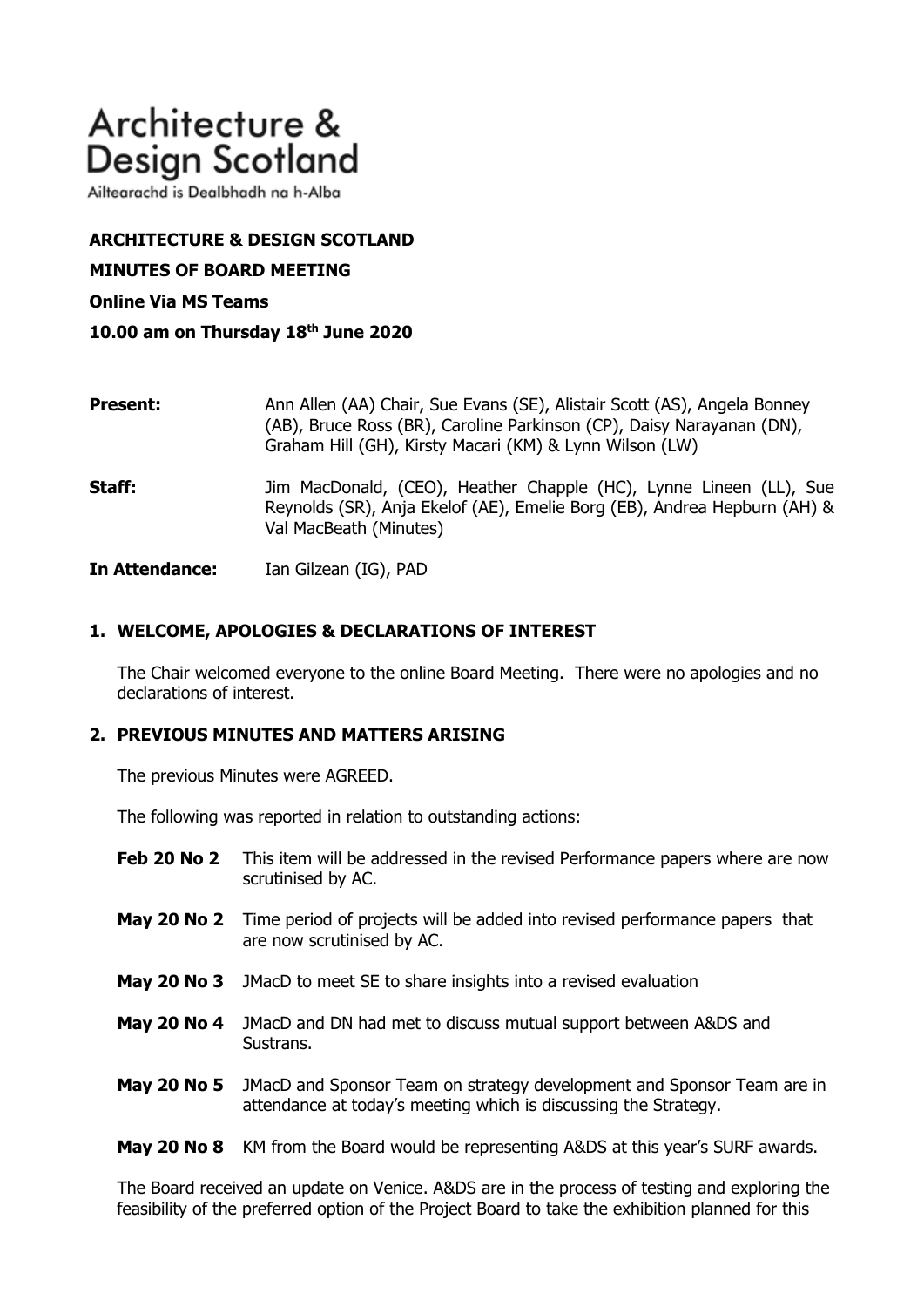year to Venice in 2021, as this will generate additional work to ensure exhibition content within an already tight budget. The Board noted this project paper was a work in progress.

## **3. WORK PLANNING & COVID-19**

A paper was presented on the Work Planning which highlighted efforts to adapt how A&DS are working to enable us to move fluidly between priorities and opportunities while being mindful of the many issues that lockdown has created. It was noted that over the course of the year we are likely to get through less work but that we will be in a much better position by the end of the year to deliver the new strategy as we become more agile.

It was acknowledged that the Board need to be realistic around capacity and recognise that A&DS staff are working in a variety of different environments.

The Board noted the challenges/concerns in preparing the paper. There had been a rapid shift in focus moving from longer to shorter timeframes in planning. We are now trying to come out of that into a longer timeframe of planning whilst recognising this can cause anxiety for all staff at some point. The Board were encouraged to note the different levels of challenges and how different people respond had been recognised.

The Board also noted the contents of the paper and were pleased with the progress and it was noted that in future there are likely to be more blended work model and colleagues may be working from home more and using the office when there is a specific need. For now, the situation is fluid and Management Team continue to be guided by Scottish Government guidance.

The Chair stressed the importance of continuing to work from home at present, being mindful of the school situation and caring responsibilities. The Board asked to be kept updated on staff wellbeing going forward.

The paper was NOTED.

## **4. STRATEGY & CORPORATE PLANNING**

The Chair reported that although the Board has already spent a considerable amount of time discussing the strategy, deciding on the priorities and how that will play into the Corporate Plan as key to its success. The paper today has reached a decision point and is a key milestone in that process.

Work would continue fleshing out the vision. Today was an opportunity to reflect on what it means and to understand how the various contributions have led us to where we are. A lot of discussion has been about choices and change within the business. It was noted that the project remains on track to have the strategy and 3-year Corporate Plan submitted to Ministers in early 2021.

JMacD noted that the strategic milestones relate to, and are derived from, a series of discussions with staff and Board on where we want to be in 2030. We want to commit to these at this stage and develop proposals for how we get there as the process unfolds and this requires us to be clear about what we can offer and the limits of that will be critical in terms of making the most of our resources.

The Board noted that, at present, the pandemic is taking centre stage, but climate break down and how we continue to respond to that as an organisation remains a long term priority. The Board asked that there was a need to keep the narrative broad so that we have the mindset to respond to the next crisis in same way. It was agreed to refine the paper to reflect this.